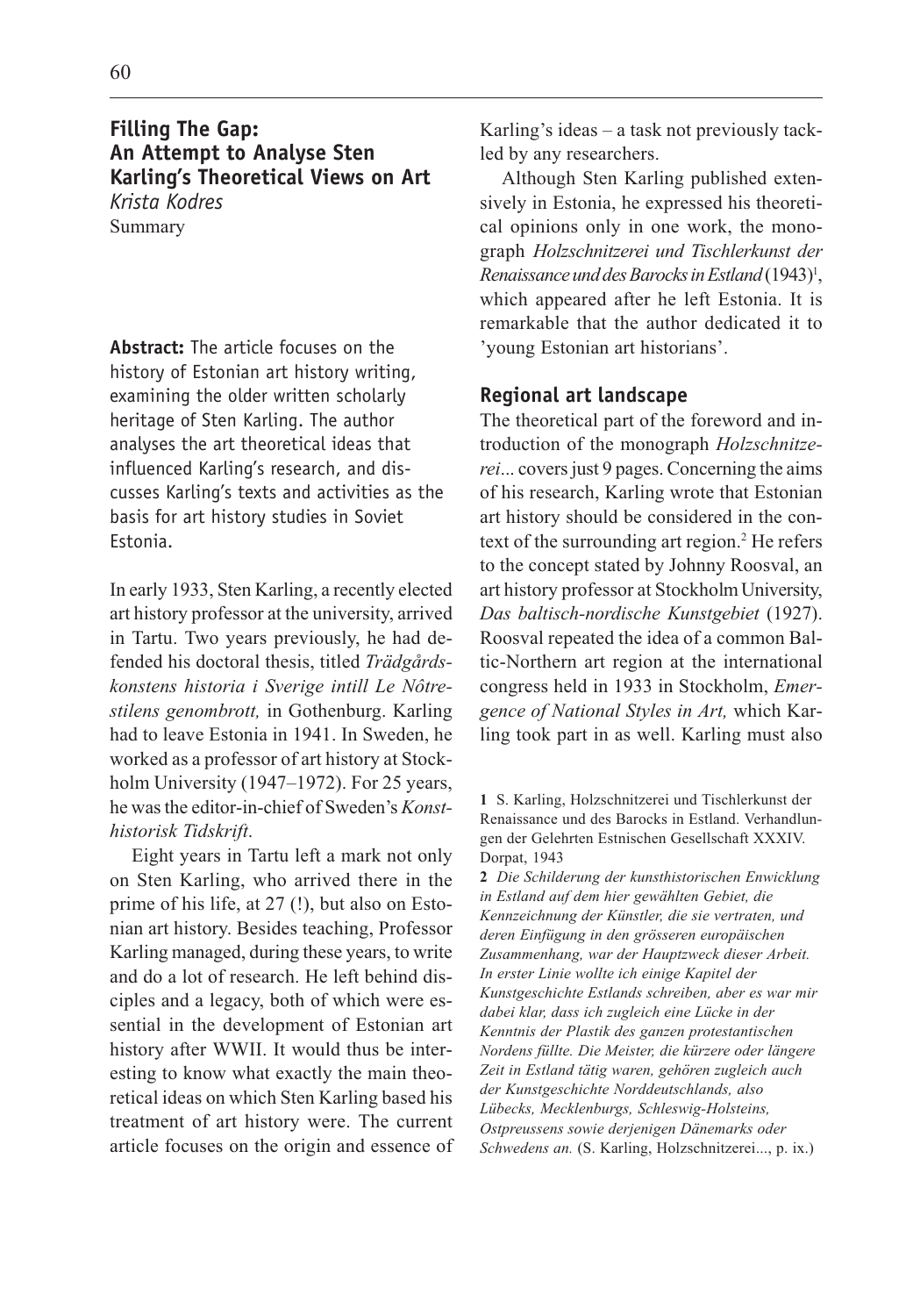have been familiar with Josef Strzygowski's idea of regional Kunstlandschaft and the comparative method he used in his research. How specifically Sten Karling proved the breadth of an art region (or belonging together  $-\text{die}$ Zusammenhänge) by means of a comparative research method is demonstrated by the following paragraph from his monograph, where he describes the altar in the Kärla church  $(1591).<sup>3</sup>$ 

Karling's wish to place the art history of the Estonian region in a wider European context was probably influenced by the circumstances in Estonia in the 1930s. The 1925 University Law stressed the need to 'advance general research and especially research on Estonian life'. Some sciences were called 'national', e.g. literary and historical research, ethnography and art history. Since the 19th century, on the other hand, Estonian intellectuals had been aspiring to connect the Estonian cultural identity with Europe.

#### **Karling's treatment of style**

The title of Karling's Holzschnitzerei-monograph resembles the title of Heinrich Wölfflin's book published in 1888, Renaissance und Barock. Karling associated art<sup>4</sup> with a certain social group, as did Hauser's later Social History of Art and Literature, which differentiates between the 'courtly' ( $h\ddot{o}fi$ scher) and the 'bourgeois' (bürgerlicher) Gothic, Renaissance and Baroque. For Karling, these were not essential as social, but rather as intellectual, categories that determined the nature of an artwork. The term 'Wesen' refers to several art historians for whom establishing the 'essence' of an artwork became significant in the 1920s, mostly influenced by phenomenological philosophy. Karling's text reveals the impact of primarily Alois Riegl and Max Dvořák.<sup>5</sup> Karling's text makes it quite clear that he was familiar

with Max Dvořák's article Über Greco und den Manierismus.

In the 1920s, Wilhelm Pinder's theory of generations (Das Problem der Generationen in der Kunstgeschichte Europas, 1926) tried to solve the contradiction between style pluralism and 'the spirit of the times'. Sten Karling did not directly refer to Pinder. Still, the notion 'generation' crops up quite often in the Holzschnitzerei text; a familiarity with Pinder's ideas is also evident in the structure of the research  $-$  it is based on overviews of works by leading people in the art world and the masters in their style circles. Such masters create the style, as in Pinder's theory, at a time ripe for changes. Tobias Heintze, for

3 Die Komposotion knüpft in diesem Fall an niederländische Vorlagen an, - das Motiv hat sich dort schon mit Rogier van der Weyden und Quinten Matsys eingebürgert. Die langgestreckten Gestalten, die weichen Glieder und die feingeschnittenen, bewegten Falten sind charakteristisch für das Ideal des höfischen Manierismus. Die dünnen, ausgezogenen Hermenpilaster und die als Akroterien dienenden Urnen scheinen dem Repertoire Vredeman de Vries anzuhören. Der in dem Giebeldreieck eingesetzte Gott Vater, der segnend seine Hände ausstreckt, ist ein in der niederländischen Plastik übliches Motiv, obwohl es ursprünglich aus Italien übernommen worden ist. (S. Karling, Holzschnitzerei..., p. 79.) 4 Während die Steinskulptur – ebenso die in Bronze, soweit sie vorkommt - in ihrem Wesen eine höfische Kunst darstellt und daher an das Ideal der Renaissance und des Humanismus mehr gebunden ist, ist die Holzskulptur in ihrer Tendenz volkstümlicher. Sie wurde meistens vom Rat und von der Bürgerschaft der Städte in Anspruch genommen und lange Zeit nur von zunftgebundenen Handwerkern, den Schnitzern, ausgeführt. (S. Karling, Holzschnitzerei..., p. 3.) 5 Erst am Ende des Jahrhunderts, als der Verschmelzungsprozess abgeschlossen war, regte sich ein neuer, bisher zurückgehaltener Drang nach Ausdruck, die dekorative Hülle zu durchbrechen. Diese Reaktion, die sich nach verschiedenen Richtungen auswirkte, war aus dem Volk selbst herausgewachsen und schöpfte ihre Nahrung aus mittelalterlichen Boden. (S. Karling, Holzschnitzerei..., p. 4.)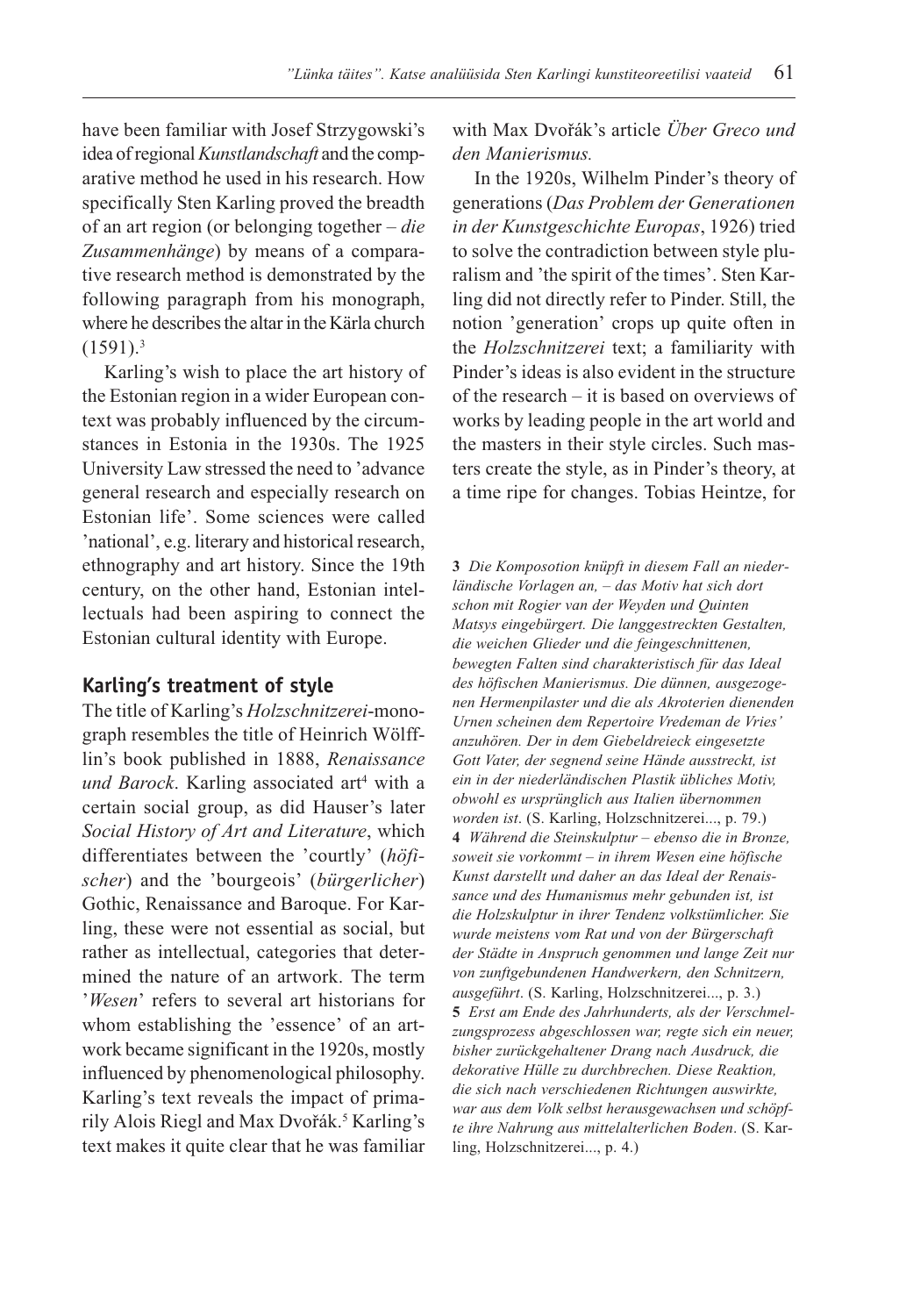instance, was the one through whom 'the tradition of the Renaissance is broken' (wird die Tradition der Renaissance gebrochen<sup>6</sup>), and Christian Ackermann was the one who arbitrates in Estonia the transition to highbaroque sculpture' (Der Meister, welcher in Estland den Übergang zur Plastik des Hochbarocks vermittelt...<sup>7</sup>).

As style for Karling constituted a form category which reflected the spirit of the era, his analysis of individual objects primarily focused on form. This is probably why, in his book largely devoted to church architecture, Karling hardly pays any attention to the iconographic programme of the works. He occasionally explains what the figures represent, but does not bother to tackle iconography separately: after all, it represented 'the spirit of Northern Protestantism'. Thus the analysis of objects is dominated by descriptions of form that occasionally reveal similarities with Wölfflin.<sup>8</sup>

## **Change of style**

The problem of style change was a major aspect of style in the early 20th century. Here, Karling mostly shared the views of Dvořák and Pinder. He often tackled style and change of style together, whereas the opposition of the two enabled him to characterise both the old and the coming style.<sup>9</sup> The topic of his book – the art of woodcarving/sculpture – was not merely a bearer of 'Gothic spirit', but also the best possible expression of the art development of the North(ern countries).10 For Karling, the Middle Ages were agreeable because that period seemed more democratic, 'carried by people', whereas the Renaissance was alien and elitist to the Nordic countries. An idealisation of the Middle Ages is quite obvious here; the same view had existed long before and can be traced back, in the German cultural space, to Goethe and

Hegel. It was still topical in the interpretation of the Gothic by Riegl and Strzygowski (the opposition between the mentality of South-North art regions), as well as according to Karl-Heinz Clasen, a private docent of Königsberg University (Die gotische Baukunst, 1930).

Another striking fact is that, in Karling's view, people maintained their Gothic mentality even after the end of the Middle Ages:

- 6 S. Karling, Holzschnitzerei..., p. 88.
- 7 S. Karling, Holzschnitzerei..., p. 254.

8 An die Stelle der ursprünglichen weichen Modellierung ist ein grubiger, fast zerhackter Stil getreten, der einen nervösen, sensiblen Eindruck macht. Diesem Stil fehlt noch der Schwung und der Rhythmus des Barocks. [---] ...allen gemeinsam aber ist die Front gegen den Romanismus und das Bemühen, grössere künstlerische Anschaulichkeit zu erreichen. (S. Karling, Holzschnitzerei..., p. 124.)

9 Der Geist der Gotik, ihre dynamische Kraft lebt in der Holzschnitzerei der Handwerker weiter, um sich, nachdem die erste Bewunderung für das Fremde nachgelassen hatte, in selbständigen Formen mit derselben Kraft und Leidenschaft wie in der Spätgotik zu behaupten. Es ist vor allem die Holzplastik, in der das Knorpelbarock als direkter Erbe der Spätgotik auftritt. Nur nach zähem Widerstand gaben die Männer der Holzplastik ihre Eigenart zugunsten der neuen mächtigen Strömung des internationalen Akademismus auf, der in der zweiten Hälfte des XVII. Jahrhunderts Nordeuropa überflütete. (S Karling, Holzschnitzerei..., p. 3.)

10 Besser als die Architektur, in der das Neue sich erst in Kleinigkeiten dem Alten anfügt, bevor es ganz übernommen wird, besser als die in der Stoffwahl einseitige und formell unselbständige Malerei lässt uns die Plastik die eigene Kulturentwicklung des Nordens erkennen. Auf diesem Gebiet gab man das gotische Erbe zugunsten der neuen Formen niemals auf, hier hat man sich niemals sklavisch den Vorbildern der italienischen Renaissance unterworfen. (S. Karling, Holzschnitzerei..., p. 2.)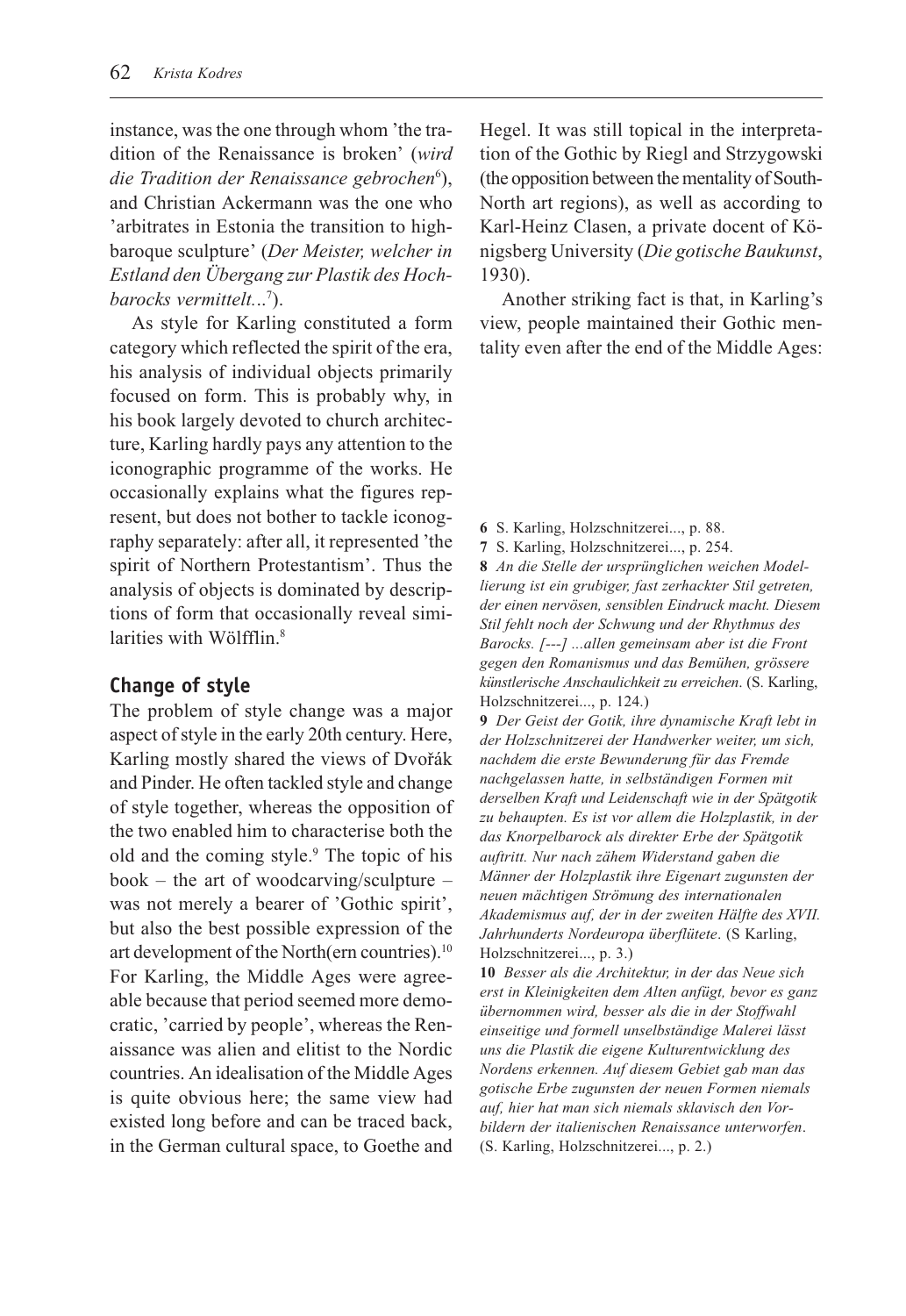during the 16th century, the Middle Ages and Renaissance 'blended', and then the 'Gothic spirit' in mannerism  $-$  in the 'decorative era' - again emerged powerfully, in order to finally surrender to academism. Sten Karling thus supported the idea of styles surviving beyond their time, much in the vein of Wölfflin and Dvořák. The disappearance of the popular 'Gothic spirit, its dynamic power' was additionally a negative process in which precious values were lost. As seen from above, Karling saw the change of style as the outcome of a passionate struggle between art styles (forms).<sup>11</sup> The way in which the change of style actually occurred then follows: it was certainly not abrupt, but rather a long 'process of blending', where 'the new is added to the old before a takeover, first of all, in details'. Karling, therefore, considered change as growth, a transformation of one form into another.

### **Karling's writing desk**

We can take a look at the professor's writing desk thanks to the art history curriculum that he established in 1933 at Tartu University. In the lower level, it was compulsory to read some methodological works, for example Wölfflin's Die klassische Kunst, or by the same author, Kunstgeschichtliche Grundbegriffe'. Students in the middle level had to read 'a few art theoretical works, for example Dvořák's Kunstgeschichte als Geistesgeschichte, Pinder's Problem der Generationen, and Cornell's Karakteriseringsproblemet i konstvetenskapen'. $12$  The compulsory reading list also included numerous treatments of period/style and art country/region. Among these were Riegl's Entstehung der Barockkunst in Rom (1908) and Clasen's Die gotische Baukunst (1930). We can thus be certain that in describing Sten Karling as a scholar who put the mentioned ideas into

practice, we are not mistaken. What we do not find in the list is Strzygowski's Die Krisis in der Geisteswissenschaften.... On the other hand, he included the work of Robert Hedicke, a student of Dvořák, titled Methodenlehre der Kunstgeschichte (1924). It is quite obvious in reading the latter that the method thoroughly explained in this text was indeed used in Karling's own writings. Following Hedicke (who probably borrowed from Strzygowski), this could be called working with a 'monument-historical method'  $-\text{denkmals}$ geschichtliche Methode. In this method, the primary source was the monument, the art-

11 Nach dem Dreissigjährigen Krieg machte diese Stimmung einer mehr optimistischen Gesinnung Platz.... In ihrer neuen barocken Form durchdrang die humanistische Kultur auch die Bürgerschaft, die nach Kräften die Aristokratie nachahmte. Die reiche Kaufmannschaft Hollands stand an der Spitze eines Klassizismus, welcher siegreich Nordeuropa durchzog. Er bahnte den Weg für das Hochbarock, das, wenngleich in seinem Ursprung und Wesen katholisch, ein angemessener Ausdruck für den fürstlichen Absolutismus war. In dieser Flut von pompösen, doch innerlich leeren Formen ertrank die nordische Handwerkerkunst. (S. Karling, Holzschnitzerei..., p. 5.) And:

Unsere Darstellung der Holzskulptur in Estland vom Beginn des XVI. Jahrhunderts bis tief in das XVIII. Jahrhundert ist daher nicht vornehmlich eine Schilderung des Vordringens und endgültigen Sieges der aus dem Süden stammenden repräsentativen Formen, sondern eher eine Untersuchung über die Reaktion der nordischen Handwerkerkunst auf das Neuzeitliche und die hartnäckige Verteidigung ihrer Werte. (S. Karling, Holzschnitzerei..., p. 9.) 12 E. V. Tartu Ülikooli Filosoofiateaduskonna õppeja eksamikord ning eksaminõuded. Tartu, 1939, pp.  $37 - 38.$